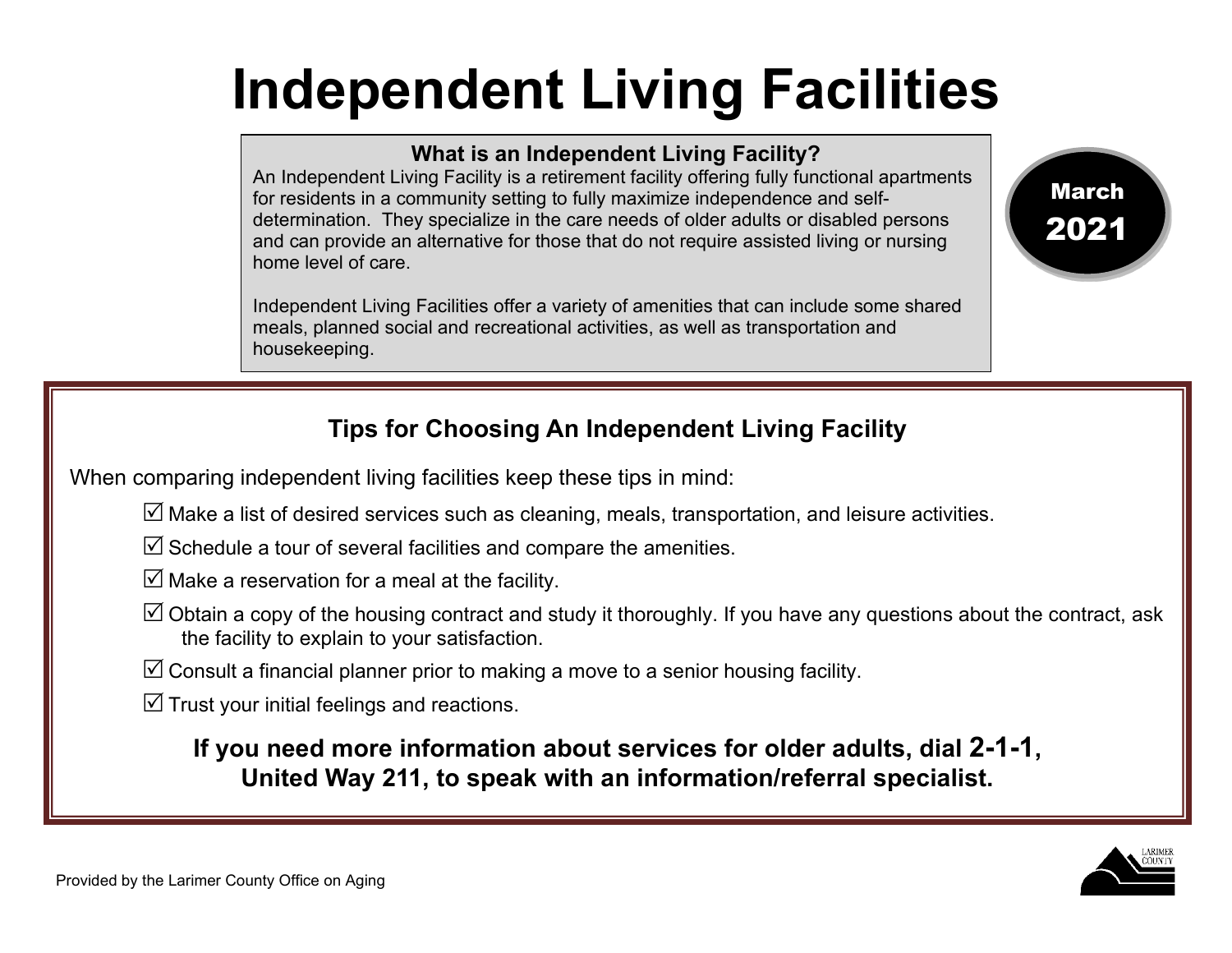| <b>Independent Living Facility</b>                                                                                                        | <b>Monthly</b><br><b>Rates</b> | <b>Facility Size</b>          | Meals Included in<br><b>Monthly Payment</b>                    | <b>Pets</b><br>(some restrictions<br>may apply) |
|-------------------------------------------------------------------------------------------------------------------------------------------|--------------------------------|-------------------------------|----------------------------------------------------------------|-------------------------------------------------|
| <b>Good Samaritan Society Estes Park Village</b><br>1901 Ptarmigan Trail<br>Estes Park, CO 80517<br>970-577-7700<br>www.good-sam.com      | $$3,330 -$<br>\$4,220          | 34 Apartments<br>45 Duplexes  | Daily Lunch<br>10 meals (duplex)                               | Yes                                             |
| <b>Good Samaritan Society Fort Collins Village</b><br>508 W Trilby Road<br>Fort Collins, CO 80525<br>970-226-4909<br>www.good-sam.com     | $$2,363 -$<br>\$2,797          | 33 Apartments<br>1 Duplex     | 30 meals per month                                             | Yes                                             |
| <b>Good Samaritan Society Loveland Village</b><br>2101 S Garfield Avenue<br>Loveland, CO 80537<br>970-669-3100<br>www.good-sam.com        | $$2,090 -$<br>\$4,385          | 103 Apartments<br>80 Duplexes | <b>No</b>                                                      | Yes                                             |
| <b>The Hillcrest</b><br>535 N Douglas Avenue<br>Loveland, CO 80537<br>970-593-9800<br>www.hillcrestofloveland.com                         | $$3,200 -$<br>\$4,650          | 60 Apartments                 | <b>Breakfast and</b><br>Lunch daily<br>(Dinner for Plus level) | Yes                                             |
| <b>MacKenzie Place</b><br>4750 Pleasant Oak Drive<br>Fort Collins, CO 80525<br>970-207-1939<br>www.mackenzieplace.com                     | $$4,000 -$<br>\$6,800          | 95 Apartments                 | \$350 Food Credit                                              | Yes                                             |
| <b>Parkwood Estates Retirement Residence</b><br>2201 S Lemay Avenue<br>Fort Collins, CO 80525<br>970-482-3924<br>www.parkwood-estates.com | $$1,899 -$<br>\$3,899          | 112 Apartments                | 3 meals per day                                                | Yes                                             |